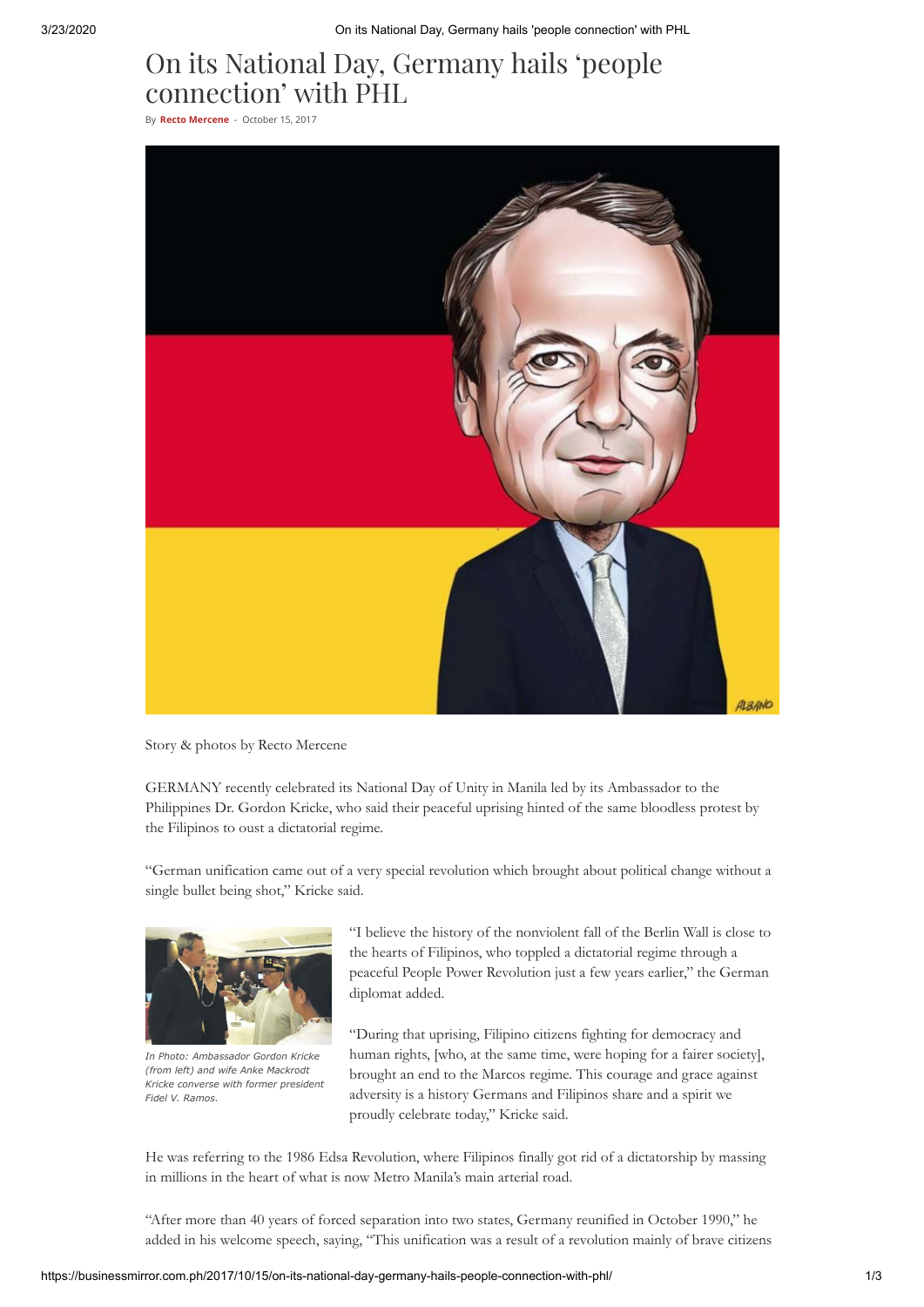#### 3/23/2020 On its National Day, Germany hails 'people connection' with PHL

from East Germany who fought for their human and political rights, for democracy and the rule of law."

Furthermore, "We Germans are grateful for the reunification, which marked the end of the Cold War. Essential for German unity was also the European integration. The creation of a politically and economically integrated Europe was the basis for German Unification."

#### **European integration defender**



*The German envoy (right) offers a toast to Foreign Affairs Assistant Secretary Maria Natividad.*

Kricke said the European Union (EU) promises all its members peace and freedom, human rights and democracy.

"Germany is a staunch defender of European integration. Today, the EU is an important political and economic player in the world. [T]his is why we also celebrate Europe and the EU on the Day of German Unity!"

He noted that Germany is a close economic partner of the Philippines.

"With a bilateral trade volume of \$5.2 billion, Germany is the Philippines's most important trade partner in Europe. Considering the high economic growth rates in the Philippines and the economic strength of Germany as the world's third-largest trading nation, we are confident [the] trade between our countries will increase continuously," the German envoy went on.

Kricke said German firms have been investing in the Philippines for a long time and in a broad variety of fields, some of which with representation in the lounges of the National Day reception.

"German companies are strong pillars of our bilateral relations. They represent a modern, dynamic, innovative country in the heart of Europe closely connected and interacting globally."

In addition, Kricke said with the bilateral Development Assistance of about \$50 million annually, his country is an important partner of the Philippines in the field of development cooperation. He added topics, such as climate protection and crisis prevention, are becoming more and more relevant for our cooperation.

"Since 2008 Germany has provided about €100 million to the Philippines for projects to fight the negative effects of climate change. Friendship and close bilateral relations between [our two countries] are also reflected in the dense network of our institutions and organizations represented and operating in [this country]."

"The German Philippine Chamber of Commerce and Industry, with about 300 members, is the flagship organization representing bilateral business relations. The Goethe-Institute—our German cultural institute —is the place in Manila to learn German and more about our country and its culture. There [is also the] German European School in Manila [which] offers top-class education and excellent preparation to study anywhere," he volunteered.

#### **Partners from way back**

ACCORDING to Kricke, the German political foundations—the Konrad Adenauer Foundation, the Friedrich Ebert Foundation, the Friedrich Naumann Foundation and the Hanns Seidel Foundation—are close partners of their Philippine counterparts supporting development and modern democracy.

He told the BusinessMirror, "German-Philippine bilateral relations are strong today because they are relations involving people in both countries. [Our] people-to-people contacts go back a long way."

Inspired by German culture and thought, the Philippine national hero Dr. Jose Rizal studied in Germany, mastered its language and published his novel *Noli Me Tangere* in Berlin.

He said more than a hundred years ago—in 1906—German businessmen in Manila founded the German Club, which until now is the place in Manila for excellent German food fare and good company.